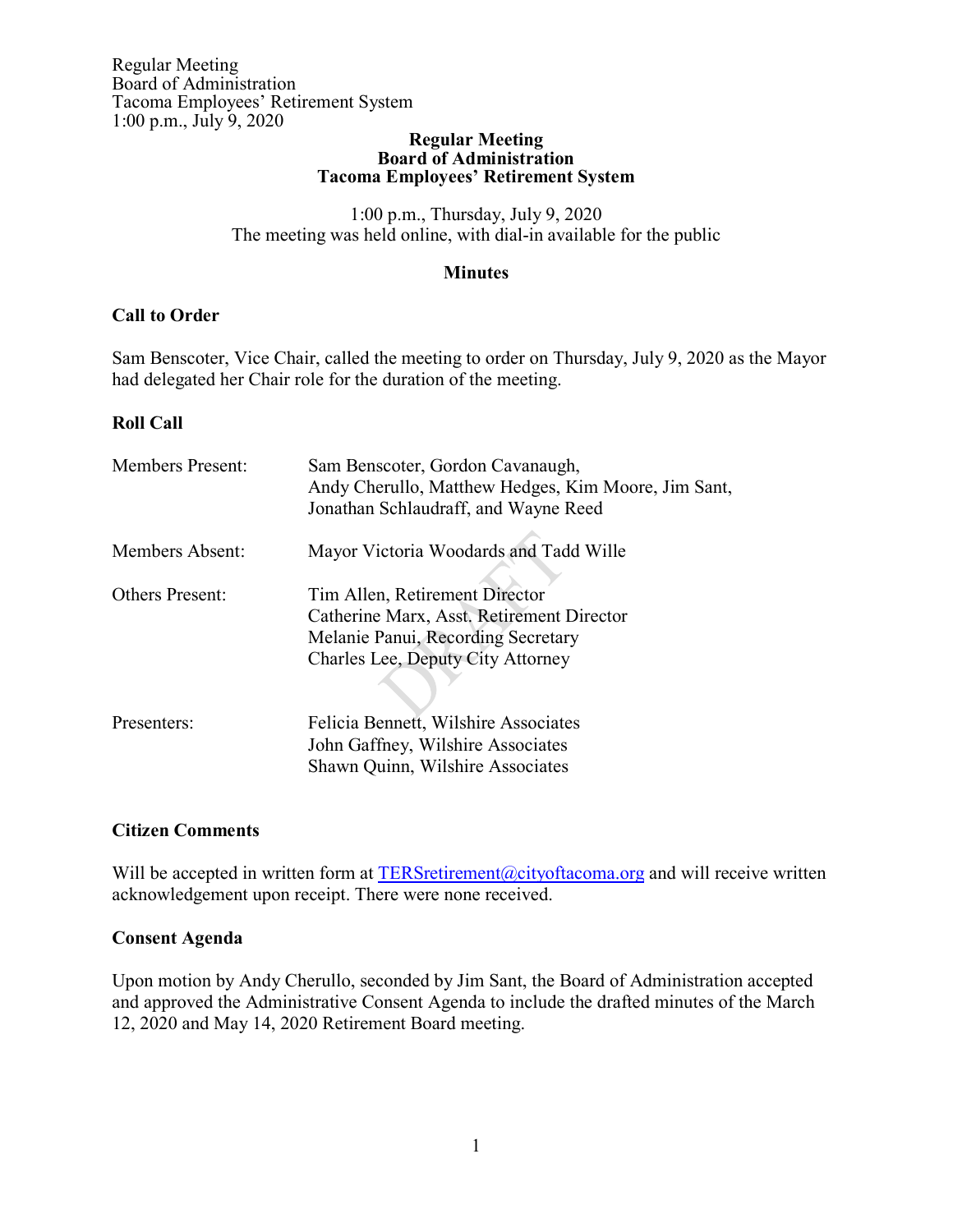Regular Meeting Board of Administration Tacoma Employees' Retirement System 1:00 p.m., July 9, 2020

#### **Change the Order of Business**

The Chair adjusted the agenda to move Old Business – Investment Update and Budget Update to follow New Business – Exit Interview - State Auditor.

### **New Business**

### **State Auditor's Office – Exit Interview**

Assistant Retirement Director Catherine Marx introduced Linda Mastin with the State Auditor's Office, who presented the Exit Conference for the 2019 Tacoma Employees' Retirement System's financial audit.

The Washington State Auditor's Office (WSAO) Financial Statements Audit Report, No. 1026510, was distributed to the Board in the Board packet; Ms. Mastin indicated it will also be available on the WSAO website.

It was noted in the Independent Auditor's Report that the Tacoma Employees' Retirement System had received an unqualified audit opinion for calendar year 2019. There were no uncorrected misstatements and no material misstatements in the audited financial statements or schedules.

The next annual financial statement audit for TERS is scheduled to begin in April 2021, although an audit of GASB 68 disclosures will occur later in 2020.

#### **Old Business**

#### **Investment Update**

Tim discussed some contacts he has had with several existing investment managers over the prior weeks.

There was then a short presentation on a potential Real Assets investment opportunity, with Wilshire staff fielding questions from the TERS Board.

Upon motion by Andy Cherullo, seconded by Matthew Hedges, the Board of Administration approves a \$25 million commitment to Melody Fund II, subject to successful contract negotiations.